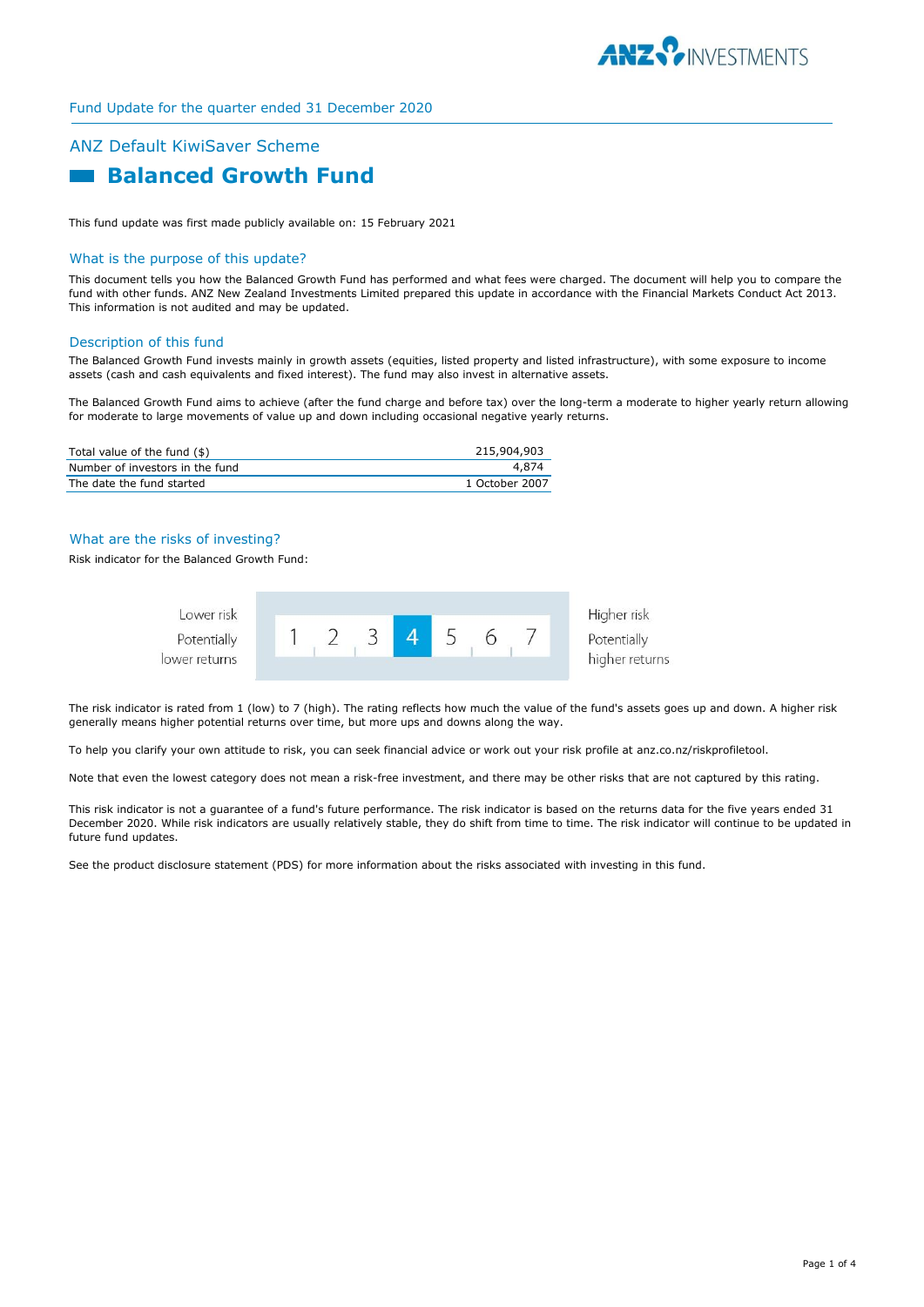### How has the fund performed?

|                                               | Average over past<br>five years | Past year |
|-----------------------------------------------|---------------------------------|-----------|
| Annual return                                 |                                 |           |
| (after deductions for charges and tax)        | 7.39%                           | 7.28%     |
| <b>Annual return</b>                          |                                 |           |
| (after deductions for charges but before tax) | 8.67%                           | $9.03\%$  |
| Market index annual return                    |                                 |           |
| (reflects no deduction for charges and tax)   | 9.33%                           | 8.43%     |

The market index annual return is calculated using the target investment mix and the indices of each asset class. The composition of the market index for this fund changed on 15 October 2020 due to a change in the underlying index for the New Zealand fixed interest asset class.

Additional information about the market index is available in the statement of investment policy and objectives on the offer register at www.disclose-register.companiesoffice.govt.nz.



## **Annual return graph**

This shows the return after fund charges and tax for each of the last 10 years ending 31 March. The last bar shows the average annual return for the last 10 years, up to 31 December 2020.

**Important:** This does not tell you how the fund will perform in the future.

Returns in this update are after tax at the highest prescribed investor rate (PIR) of tax for an individual New Zealand resident. Your tax may be lower.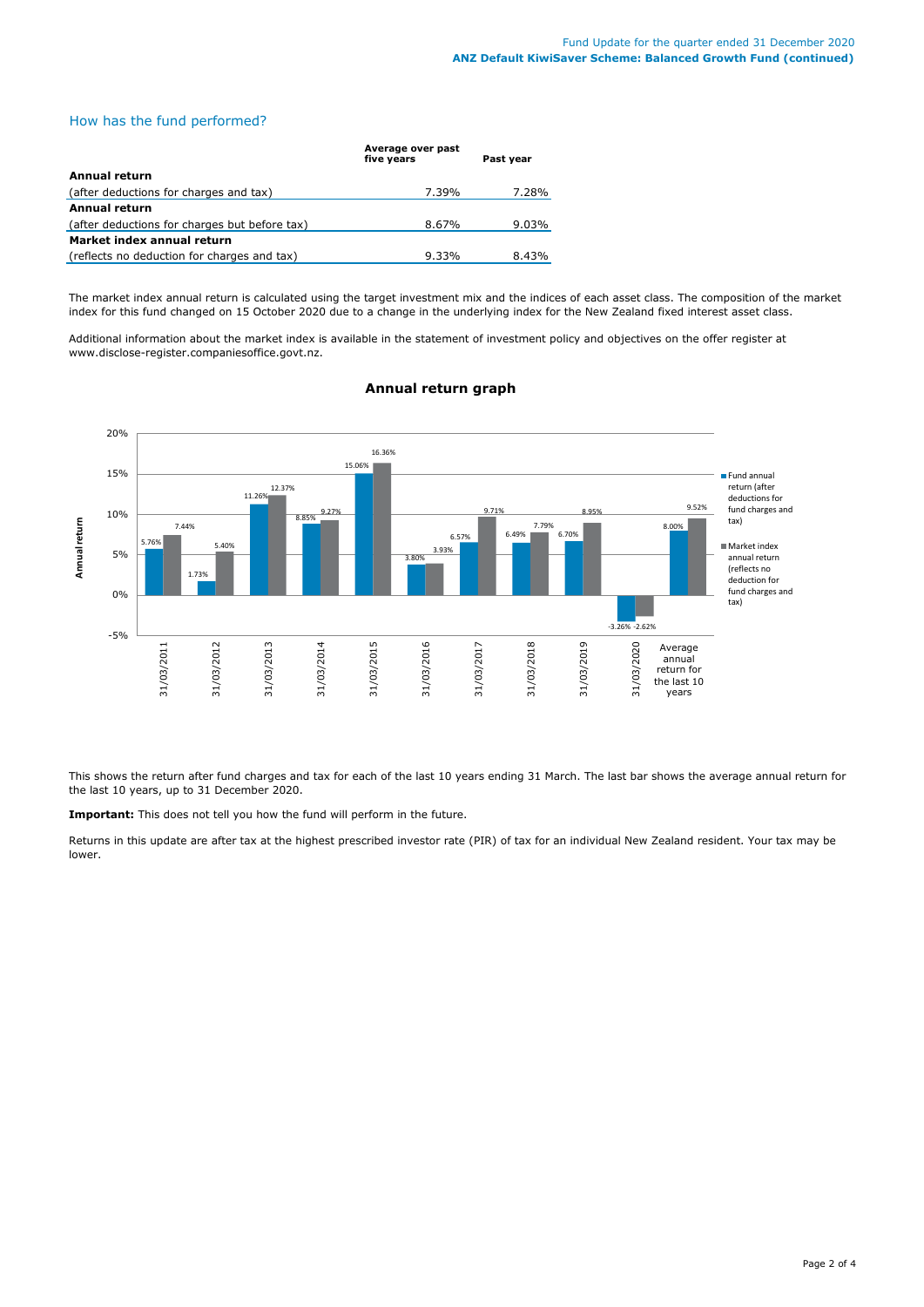### What fees are investors charged?

Investors in the Balanced Growth Fund are charged fund charges. In the year to 31 March 2020 these were:

|                                             | % of net asset value          |  |
|---------------------------------------------|-------------------------------|--|
| Total fund charges <sup>1</sup>             | 1.02%                         |  |
| Which are made up of:                       |                               |  |
| Total management and administration charges | 1.02%                         |  |
| Including:                                  |                               |  |
| Manager's basic fee                         | 0.95%                         |  |
| Other management and administration charges | $0.07\%$                      |  |
| <b>Total performance based fees</b>         | 0.00%                         |  |
|                                             | Dollar amount per<br>investor |  |
| <b>Other charges</b>                        |                               |  |
| Membership fee <sup>2</sup>                 | \$18                          |  |

Investors are not currently charged individual action fees for specific actions or decisions (for example, for withdrawing from or switching funds). See the PDS for more information about Scheme fees.

Small differences in fees and charges can have a big impact on your investment over the long term.

### Example of how this applies to an investor

Sarah had \$10,000 in the fund at the start of the year and did not make any further contributions. At the end of the year, Sarah received a return after fund charges were deducted of \$728 (that is 7.28% of her inital \$10,000). Sarah also paid \$18 in other charges. This gives Sarah a total gain after tax of \$710 for the year.

### What does the fund invest in?

### **Actual investment mix<sup>3</sup> Target investment mix<sup>3</sup>**

This shows the types of assets that the fund invests in. This shows the mix of assets that the fund generally intends to invest in.